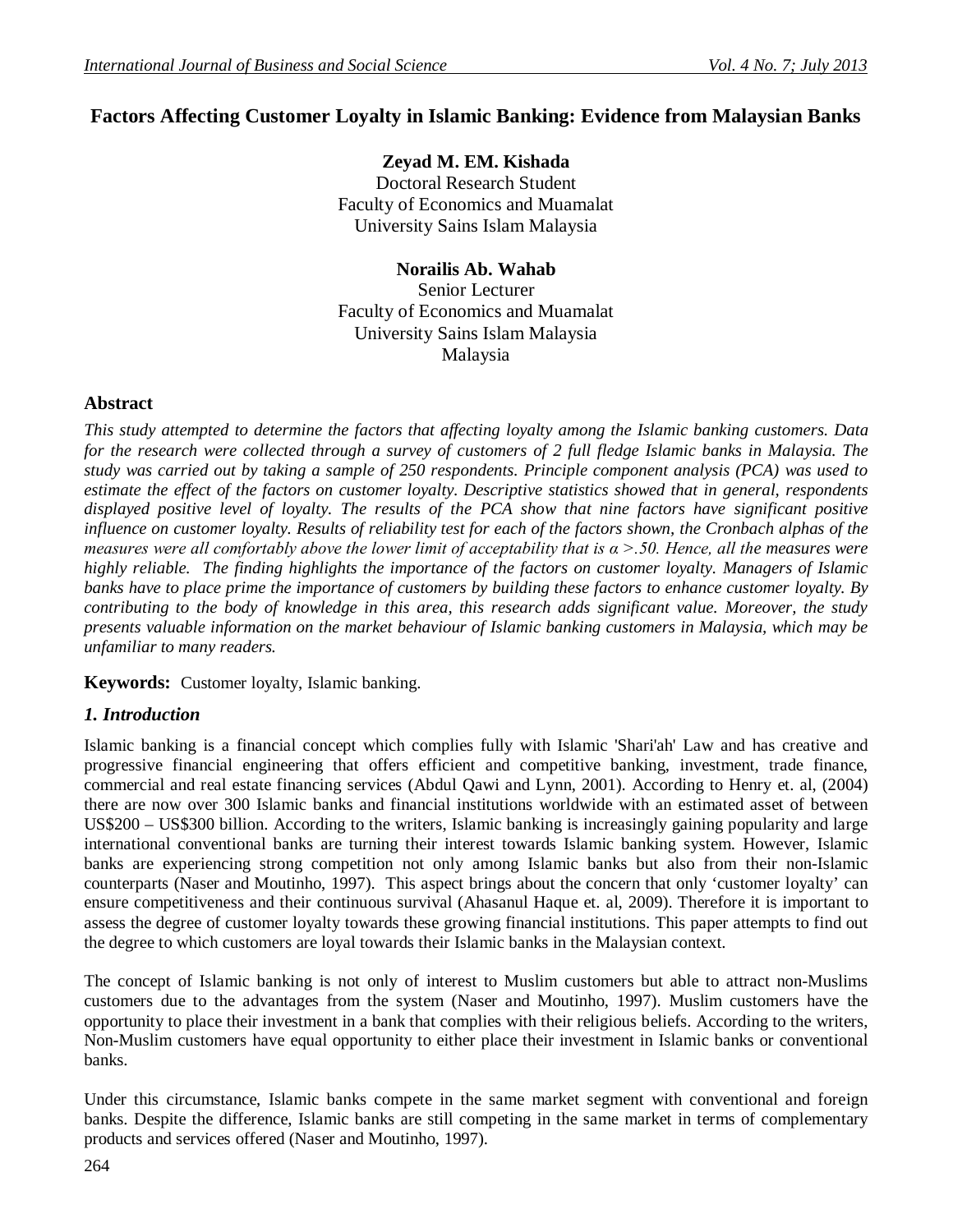Both Islamic and conventional banks share typical banking facilities such as saving accounts, current accounts, credit cards and other products and services (Naser and Pendlebury, 1997; and Naser et. al, 1999).

## *2. Literature Review*

There is huge literature available relation to measuring customer satisfaction and customer loyalty relating to Islamic banking. It elaborate that, there is strong relationship between customer satisfaction, service quality, perceived value, and trust with customer loyalty.

## *2.1. Customer Loyalty*

Loyalty is simply defined as customer's intention or tendency to repurchase from the same firm (Edvardsson et. al, 2000). Customer loyalty is a one of the marketing research theme which has turn out to be a vital concern for managers and this growing interest is generally due to strong competition, especially in service industries as the level of competition rises, the association between loyalty and competition has becomes more intense especially in the services industries where there is a wide range of choices and rapidly emerging innovative services (Stevens, 2000). According to Dimitriades (2006), loyal customers are defined as those customers who hold favorable attitudes toward an organization, recommend the organization to other consumers and exhibit repurchase behavior; all at once customers who remain loyal to service providers are likely to take on in favorable or unfavorable behavioral responses (Hoq and Amin 2010).

### *2.2. Factors affecting Loyalty*

To leverage the greatest benefits presented from customer loyalty it is vital to understand the factors of loyalty (Terblanche and Boshoff, 2006). Understanding the factors of customer loyalty will allow management to concentrate on the major influencing factors that lead to customer retention (Chi and Qu, 2008). Several researches were conducted globally to investigate the influence of the factors of loyalty in various service industries for example, financial services, tourism/travel, mobile phone services, airlines, etc. Han et. al (2008) in their study of the Chinese customers from airlines, banks, beauty salons, hospitals, hotels and mobile telephone industries found that key loyalty factors are customer satisfaction, commitment, service fairness, service quality and trust.

Previous research in the context of Malaysian service providers on customer loyalty cover the financial services, hotel, childcare centre services and audit services. Akbar et.al (2010) in their research of hotel guests found that service quality had positive effects on loyalty, while perceived value and satisfaction mediated the relationships between hotel service quality and loyalty. Hoq and Amin (2009) in their research of bank customers found that satisfaction is the most important driver to enhance customer loyalty. Omar et. al (2009) in their research of childcare centre customers found that trust holds a greatest role in the formation of loyalty towards the childcare centre but satisfaction has no direct impact on loyalty. Razak et. al (2007) in their research of bank customers found the linkages between service quality and satisfaction and between service quality and loyalty. Ismail et. al (2006) in their research of external audit customers found that satisfaction partially mediate the relationship of service quality and loyalty.

To summarize on the various research conducted in service industry worldwide, there are number of common factors affecting loyalty that have been studied i.e. satisfaction, switching costs, perceived value, service quality, trust, price and image. The details of each study findings are then reviewed to determine the relevance of the factors in determining loyalty of the banking sector.

### *2.3. Satisfaction*

Loyalty of customers is considered to be a function of satisfaction and loyal customers contribute to company profitability by spending more on company products and services, via repeat purchasing, and by recommending the organization to other consumers (Fecikova, 2004). Therefore, satisfaction is a necessary precondition for building long term customer relationships and likely to increase loyalty (Athanassopoulos et. al, 2001; Selnes, 1998; Bloemer and Ruyter, 1998). Consuegra et. al (2007), Wong and Zhou (2006), Hoq and Amin (2010) stated that satisfaction is one of the most important factors increasing customers' loyalty. Empirical research has confirmed that satisfied customers are more likely to have repurchase intentions and use positive word-of mouth communication (Blodgett and Anderson, 2000; Maxham and Netemeyer, 2002).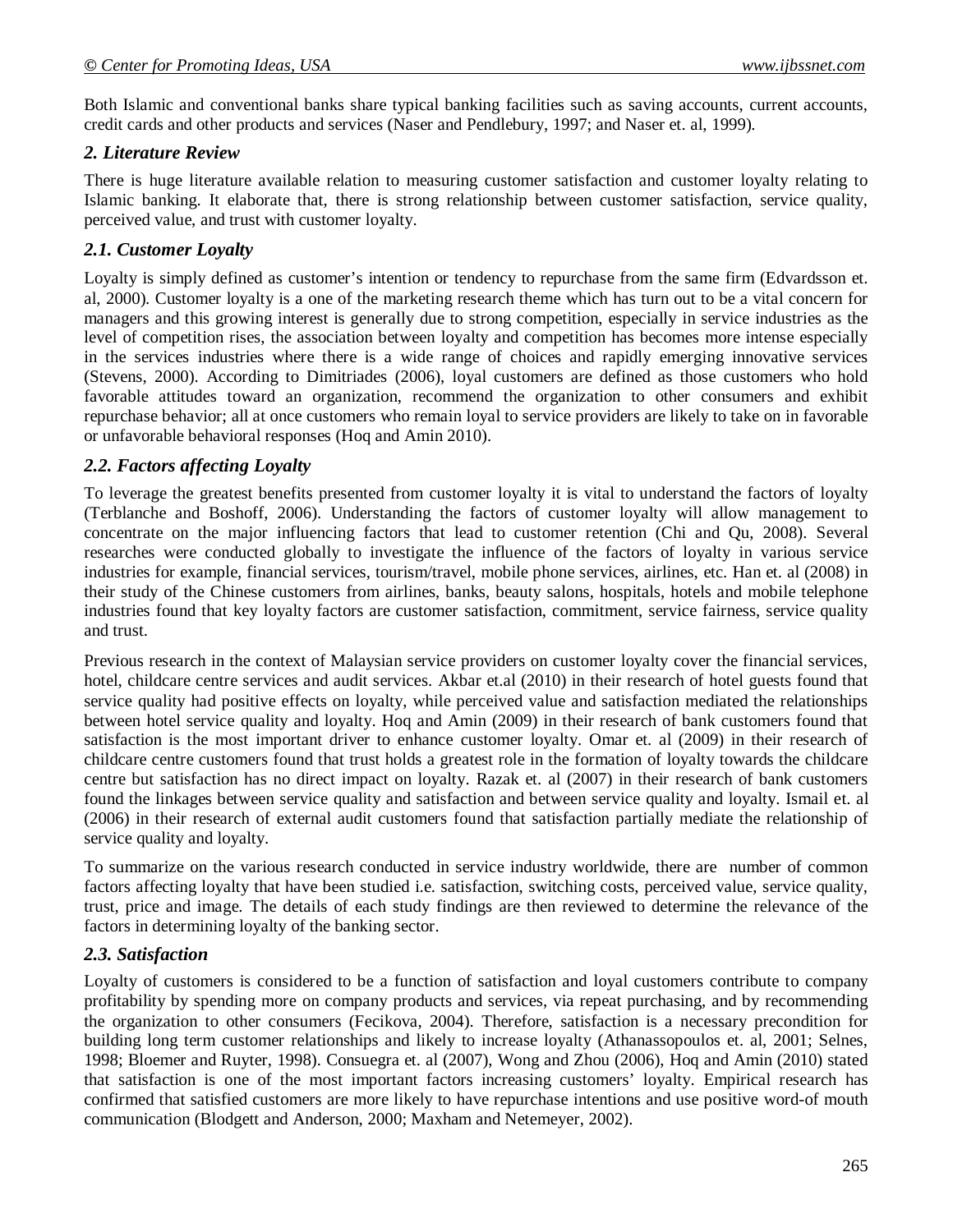The more consumers fulfill their expectations during their service usage, the higher the probability that consumers will repeat purchase in the same establishment (Wong and Sohal, 2003); Hoq and Amin (2010) in their research of customer satisfaction found higher customer satisfaction leads to a lower customer intention to switch banks. In general, it can be concluded that loyalty is facilitated by the satisfaction. In the absence of satisfaction, customers are unlikely to spend more on company services and recommend the services to others. Thus, it can be concluded that satisfaction has a very important role to inculcate customers' loyalty behavior. Therefore, it is crucial that satisfaction is selected as one of the main factors determining loyalty in this study.

# *2.4. Service Quality*

Service quality is an important factor for profitability, and thereby service providers' success. Service quality is considered as one of the few means for service differentiation and competitive advantage that attracts new customers and contributes to the market share. In order to compete among each others, providing high level of service quality is very crucial for service providers (Yoo and Park, 2007; Bharati and Berg, 2005; Kemp, 2005). Perceived service quality is the consumer's impression of the service provider efficiency and it is significantly related to customer satisfaction (Shin and Kim, 2008). Service quality is also typically considered as the customer's impression of the superiority or inferiority of a service provider and its services (Tsoukatos and Rand 2006). Service quality also enhances customers' tendency to use the service more, to use more services, to become less price-sensitive and to tell other friends about favorable and useful services provided (Venetis and Ghauri, 2000). Jones et.al (2002) have pointed out that there is a positive relationship between service quality and repurchase intention, recommendation, and resistance to better alternatives. All these three elements; repurchase intention, recommendation and resistance to better alternatives are behavioral intentions and constitute customer loyalty.

## *2.5. Perceived Value*

Lai et al. (2009) argued that value is at the heart of what consumers pursue from an exchange. According to Woodruff (1997) research found that the generation of higher value for the customer is the basis for competitive edge of the 21st century, Park et. al (2006) observed that in deciding whether to return to service provider or not consumer always consider the extent to which they received 'value for money'. Service organizations also have increasingly becoming aware of the need to enhance internal activities in order to create and distribute value to customers (Roig et. al, 2006). Perceived value has gained recent attention as a stable construct to predict buying behavior (Anderson and Srinivasan, 2003; Chen and Dubinsky, 2003; Hellier et al., 2003). Additionally, customers' value perceptions have been found to increase their willingness to buy and decrease their search intentions for alternatives (De Grewal et. al, 2003; Hellier et. al, 2003). According to Roig et. al, (2006) research found value is only perceived by customers, and cannot be determined objectively by the seller. Merely the customer is able to perceive whether or not a product or service offers value.

A customer's positive perception of the value received from a service provider could motivate the customer to patronize the provider again. Customer-perceived value is positively related to customer loyalty (Sirdeshmukh et. al, 2002; Wathne et. al, 2001; Yang and Peterson, 2004). There is strong link between perceived value and future intention (Park et. al, 2006; Kuo et. al, 2009). In the study of Turkish airline passengers, Atalik and Arslan (2009) found that creating value to customer leads to loyalty. In a study of Chinese mobile phone consumer, Lai et. al (2009) found that perceived value is one of the significant factors of loyalty.

## *2.6. Trust*

According to Kuusik et. al (2009), trust is one the major group of factors affecting loyalty. Trust is the cornerstone for a successful and lasting relationship with customer. Trust has been defined as users' thoughts, feelings, emotions, or behaviours that occur when customers feel that the provider can be relied upon to act in their best interest when they give up direct control (Patrick, 2002). Trust has been conceptualised in the literature as "a willingness to rely on an exchange partner in whom one has confidence" (Kwon and Suh, 2005). Trust is built when the service provider is interested in satisfying the customer needs, and provides products and services that create customer value. Effective customer's retention helps firms to grow in size and popularity, thereby increasing their profitability. Trust also exists when one party has confidence in an exchange partner's reliability and integrity. Trust, in social psychological science is the belief that other people will react in predictable ways.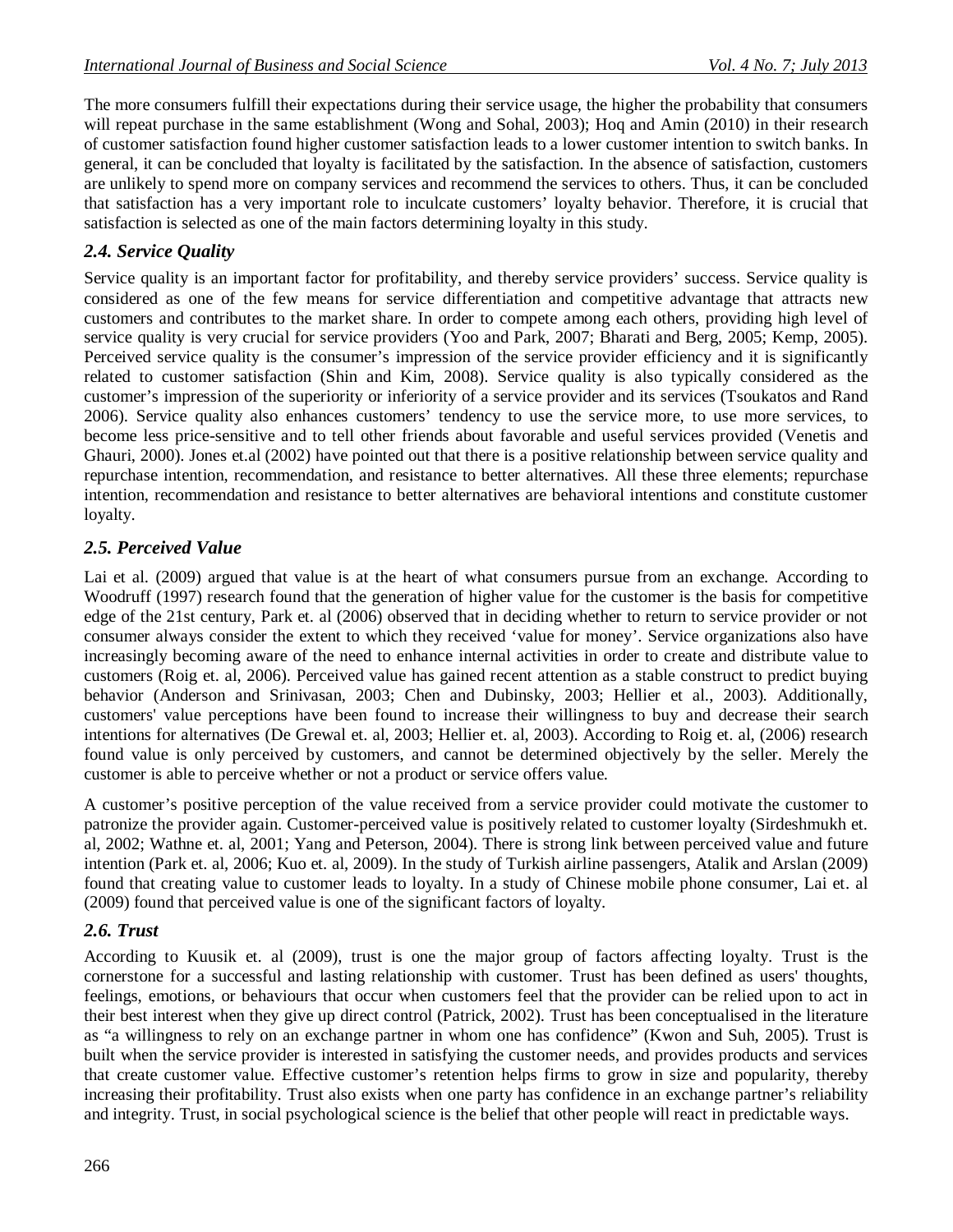In the context of a buyer-seller relationship, trust is considered as the belief of one party on the reliability of the other party, and its willingness to fulfil his or her obligations in the exchange relationship (McKnight  $\&$ Chervany, 2001).In brief, trust is a belief that one can rely upon a promise made by another (Pavlou, 2003), therefore trust can be viewed as trusting belief and trusting intention (McKnight and Chervany, 2002). All of the social relationships would fail and not able to function normally without trust (Patrick, 2002). When a customer trusts a service provider, their loyalty towards the vendor will increased (Kassim and Abdullah, 2008). Kassim and Abdullah (2006) investigated and extended the trust-relationship commitment model to internet banking. They indicated that bankers need to realise that more favourable communication environments must be created to attract customers and to make them more committed to conduct online transactions over the internet. They found that in order to develop trust and attract more users to internet banking, it is not enough to make the system easy to interact with. It is also important for banks to develop internet banking systems which are trustworthy, secured, and private for their users.

Table 1 represents studies on factors that affect customer loyalty of banking services in the Malaysian context, as well as in two other countries, i.e. Spain and Malta. The factors identified are satisfaction, switching costs, perceived value, service quality and trust. These factors are either similar or bear close resemblance to the present study.

| No.              | Author                                      | <b>Choice of</b><br>respondent                                    | Location | Independent<br>variables                                    | Moderate<br>variables    | <b>Dependent</b><br>variables | <b>Findings</b>                                                                                                                                                                                 |
|------------------|---------------------------------------------|-------------------------------------------------------------------|----------|-------------------------------------------------------------|--------------------------|-------------------------------|-------------------------------------------------------------------------------------------------------------------------------------------------------------------------------------------------|
| 1.               | Hoq and<br>Amin (2010)                      | <b>Bank</b> customer                                              | Malaysia | Satisfaction                                                |                          | Loyalty                       | Satisfaction is the most important<br>driver to enhance customer loyalty.                                                                                                                       |
| $\overline{2}$ . | Ndubisi<br>(2007)                           | Bank customer                                                     | Malaysia | Trust commitment,<br>communication and<br>conflict handling | $\overline{a}$           | Loyalty                       | The four variables have a<br>significant effect and predict a good<br>proportion of the variance in<br>customer loyalty. Moreover, they<br>are significantly related to one<br>another.         |
| 3.               | Razak et.al<br>(2007)                       | Customers of<br>the bank at four<br>branches                      | Malaysia | Service quality                                             | $\overline{\phantom{a}}$ | Satisfaction and<br>loyalty   | The study confirmed the linkages<br>between service quality and<br>customer satisfaction and between<br>service quality and loyalty.                                                            |
| 4.               | Ndubisi<br>(2006)                           | <b>Bank</b> customers                                             | Malaysia | Trust, commitment,<br>communication                         | Gender                   | Loyalty                       | Four variables are directly<br>associated with customer higher<br>levels of trust in the bank. Gender<br>does not moderate the relationship<br>between commitments.                             |
| 5.               | Beerli.<br>Martin and<br>Ouintana<br>(2004) | Customers of<br>the six banks<br>with the largest<br>market share | Spain    | Quality, Satisfaction,<br><b>Switching Cost</b>             | $\overline{a}$           | J.                            | Satisfactions together with personal<br>switching costs are antecedents<br>leading directly to customer loyalty.                                                                                |
| 6.               | Caruana<br>(2002)                           | 1,000 retail<br>banking<br>customers                              | Malta    | Service Quality                                             | Satisfaction             | Loyalty                       | Satisfaction plays a mediating role<br>in the effect of service quality on<br>service loyalty.<br>The effects of a number of<br>demographic indicators on service<br>loyalty are also reported. |

*Table 1: Summary of previous research on loyalty in various industries*

# *3. Methodology*

Data collected via self-reported questionnaires which were distributed to customers of the two full-fledged Islamic banks in Malaysia. The process of data collection carried out for one month. The data collected via ordinary selfadministered questionnaires distributed by hand to individuals. Both the outlets are located in the Kajang District. Likert scales were used to measure responses from 1= Strongly Disagree to 5= Strongly Agree. Principle component analysis and multiple regression tests were performed using SPSS 17.0 to identify the major factors which influencing customers' loyalty.

# *4. Findings and Discussion 4.1. Profile of the Respondents*

For data collection purposes, 250 questionnaires were distributed, but only 124 responses were received resulting in a response rate of 49.6%. Table 2 shows information on sampling and profile of the respondents of the questionnaires sent to customers of the two full-fledged Islamic banks in Malaysia.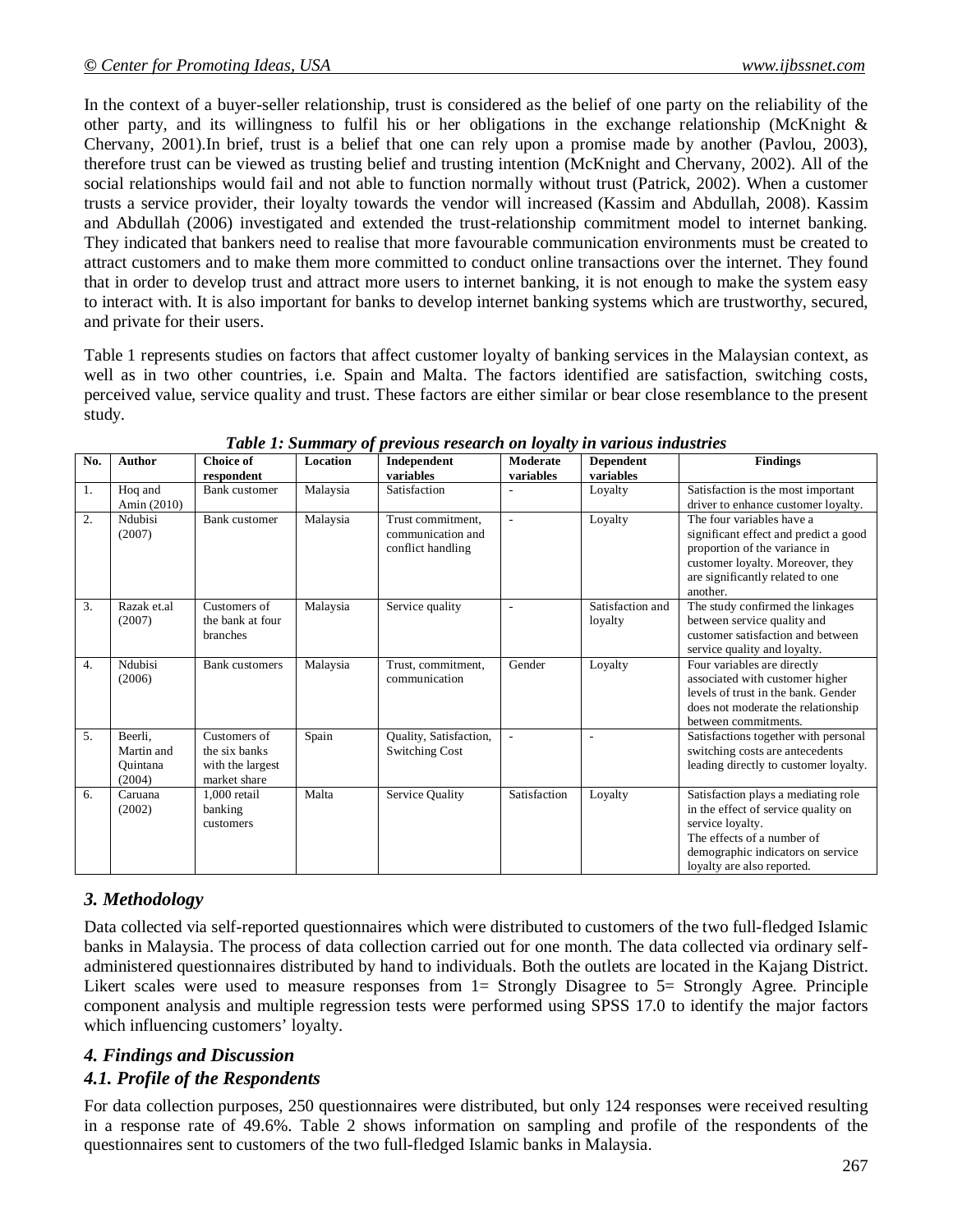| <b>Variables</b>              | <b>Categories</b>  | N  | $(\%)$         |
|-------------------------------|--------------------|----|----------------|
| Gender                        | Male               | 64 | 51.6           |
|                               | Female             | 60 | 48.4           |
| Age                           | 18-25              | 41 | 33.1           |
|                               | $26 - 35$          | 37 | 29.8           |
|                               | More than 36       | 46 | 37.1           |
| <b>Marital Status</b>         | Single             | 61 | 49.2           |
|                               | Married            | 62 | 50             |
|                               | Divorce            | 1  | 0.8            |
| Academic qualification        | Bachelor's degree  | 60 | 48.4           |
|                               | Master's degree    | 47 | 37.9           |
|                               | PhD                | 7  | 5.6            |
|                               | Others             | 10 | 8.1            |
| Islamic banking services used | Savings            | 94 | 75.8           |
|                               | Investment         | 5  | $\overline{4}$ |
|                               | Financing          | 14 | 11.3           |
|                               | Others             | 12 | 9.7            |
| Experience in using Islamic   | Less than one year | 10 | 8.1            |
| banking services              | 1-3 years          | 69 | 55.6           |
|                               | 4-6 years          | 24 | 19.4           |
|                               | More than 7 years  | 21 | 16.9           |

*Table 2: Profile of the respondents (N=124)*

### *4.2. Factor Analysis*

Factor analysis is one of the important steps in data analysis, primarily meant to understand the underlying dimensions or proposed dimensionality of variables in a proposed model or relationships in empirical research (Hair et. al, 2002). The following sections discuss the results of factor analysis using principal components with varimax rotation methods. The criteria used to identify the factors are that eigenvalue must be greater than 1 and that they each have at least 1 item to ensure stability. Factor analysis of the 46 items making up the 100% extracted 10 factors with eigenvalue of 1 or more, which jointly explained 68.7% of the variations in the items. The results for each factor analysis conducted are summarised in Table 3.

| Factor | <b>Eigenvalue</b> | Percentage of<br>variance | <b>Cumulative percentage</b> |
|--------|-------------------|---------------------------|------------------------------|
|        | 14.659            | 31.867                    | 31.87                        |
| 2      | 4.007             | 8.710                     | 40.58                        |
| 3      | 2.677             | 5.820                     | 46.40                        |
| 4      | 1.984             | 4.312                     | 50.71                        |
| 5      | 1.905             | 4.141                     | 54.85                        |
| 6      | 1.562             | 3.396                     | 58.25                        |
| 7      | 1.400             | 3.044                     | 61.29                        |
| 8      | 1.246             | 2.709                     | 64.00                        |
| 9      | 1.103             | 2.398                     | 66.40                        |
| 10     | 1.050             | 2.283                     | 68.68                        |

|  |  |  | <b>Table 3: Factor Analysis</b> |  |  |
|--|--|--|---------------------------------|--|--|
|--|--|--|---------------------------------|--|--|

In this study, the "cut-off" point chosen for significant loading is 0.50 and above as suggested by Hair et. al (2006) for a sample of 124. After Varimax rotation, 1 factor i.e. factor 10 was not loaded as there is no items loaded on this factor. Table 4 summarizes the 9 factor loadings after varimax with Kaiser normalisation rotation, the items loading greater than 0.50 on each factor, and the percentage of variance explained by each factor.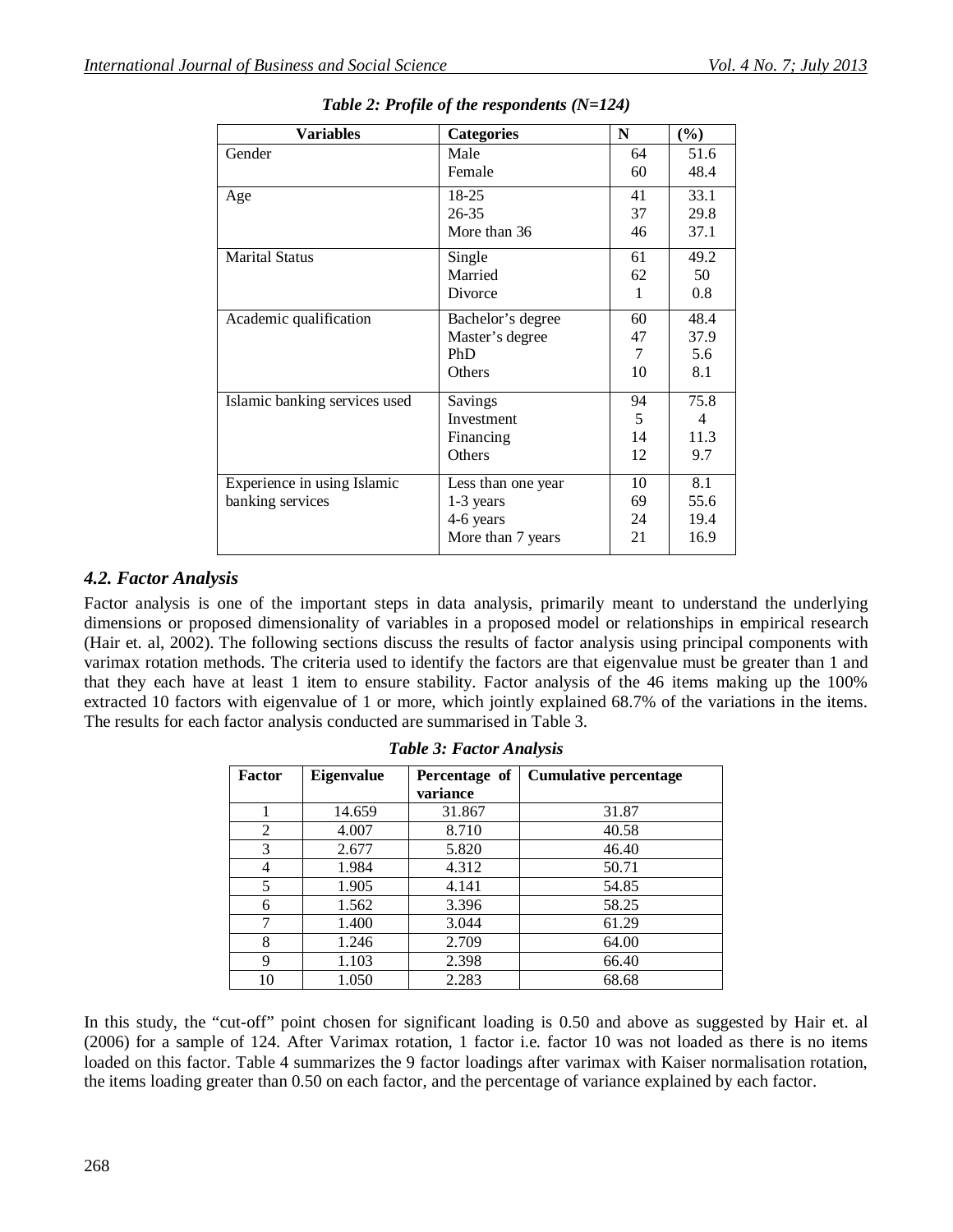| <b>Factor</b>  | Items Loading greater than 0.5                                               | Loading | <b>Percentage of</b> |
|----------------|------------------------------------------------------------------------------|---------|----------------------|
|                |                                                                              |         | variance             |
| $\mathbf{1}$   | The Islamic bank performs the service right at the first time.               | .558    | 31.87                |
|                | The Islamic bank tells me exactly when services will be performed.           | .534    |                      |
|                | Customer service staff gave me prompt services.                              | .709    |                      |
|                | Customer service staffs are always courteous with customers.                 | .535    |                      |
|                | Customer service staffs are always ready to respond to customer requests     | .537    |                      |
|                | promptly.                                                                    |         |                      |
|                | I can trust the Islamic Bank customer service staff.                         | .581    |                      |
|                | I feel safe in the transaction with the Islamic bank.                        | .640    |                      |
|                | Customer service staffs are polite.                                          | .680    |                      |
|                | Customer service staffs have adequate support from the service provider to   | .685    |                      |
|                | do their job well.                                                           |         |                      |
| $\overline{2}$ | Using this Islamic bank services helps me to feel accepted by others.        | .677    | 8.71                 |
|                | Using this Islamic bank services makes a good impression on other people.    | .775    |                      |
|                | Using this Islamic bank services gives me social approval.                   |         |                      |
|                | Using this Islamic bank services gives me pleasure.                          | .814    |                      |
|                | Using this Islamic bank services makes me feel good.                         | .769    |                      |
|                | I used this Islamic bank services to experiment with new ways of doing       | .784    |                      |
|                | things.                                                                      | .672    |                      |
| $\overline{3}$ | Customer service staffs have knowledge to answer customer.                   | .617    | 5.82                 |
|                | The Islamic bank gave customer individual attention.                         | .615    |                      |
|                | The Islamic bank has customers' best interest at heart.                      | .584    |                      |
|                | Customer service staffs understand customer specific needs.                  | .755    |                      |
|                | Customer service staffs gave their personal interest.                        | .757    |                      |
|                | The Islamic bank has operating hours and location that are convenient to all | .502    |                      |
|                | its customers.                                                               |         |                      |
| $\overline{4}$ | I trust my current Islamic bank that I use.                                  | .722    | 4.31                 |
|                | I feel that I can rely on my current Islamic bank services to serve me well. | .604    |                      |
|                | I trust the billing system used by my current Islamic bank.                  |         |                      |
|                | I believe that I can trust my current Islamic bank because the company will  | .653    |                      |
|                | not try to cheat me.                                                         | .731    |                      |
| 5              | My current Islamic bank is reliable because it is mainly concerned with the  | .564    | 4.14                 |
|                | customer interest.                                                           |         |                      |
|                | Using the Islamic bank enhances my self-confidence.                          | .655    |                      |
|                | My Islamic bank provides me the help I need to complete my tasks             | .681    |                      |
|                | effectively.                                                                 |         |                      |
|                | My Islamic bank has the overall capabilities that I need.                    | .640    |                      |
| 6              | The Islamic bank physical facilities are visually appealing.                 | .556    | 3.40                 |
|                | When the Islamic bank promises to do something by certain time, it does      | .671    |                      |
|                | do.                                                                          |         |                      |
|                | When I have problem, the Islamic bank show sincere interest in solving it.   | .651    |                      |
|                | The Islamic bank is dependable.                                              |         |                      |
|                |                                                                              | .639    |                      |
| $\overline{7}$ | My choice to use this Islamic bank was a wise one.                           | .675    | 3.04                 |
|                | Using this Islamic bank has been a good experience.                          | .674    |                      |
|                | I am satisfied with this Islamic bank.                                       | .676    |                      |
| 8              | My Islamic bank meets my pre-usage expectations.                             | .763    | 2.71                 |
|                | My Islamic bank completely meets my expectations.                            | .744    |                      |
| 9              | I value the ease of using this Islamic bank services.                        | .672    | 2.40                 |
|                | Using this Islamic bank services is an efficient way to manage my time.      | .710    |                      |
|                | I value the convenience of using this Islamic bank services.                 |         |                      |
|                |                                                                              | .663    |                      |

|  |  |  |  |  | Table 4: Factor loadings of loyalty determinants |
|--|--|--|--|--|--------------------------------------------------|
|--|--|--|--|--|--------------------------------------------------|

Based on the factor loadings, the nine factors that remained are named accordingly: service encounter, social value, service experience, trust, reliability, service dependability, satisfaction, expectation and convenience value.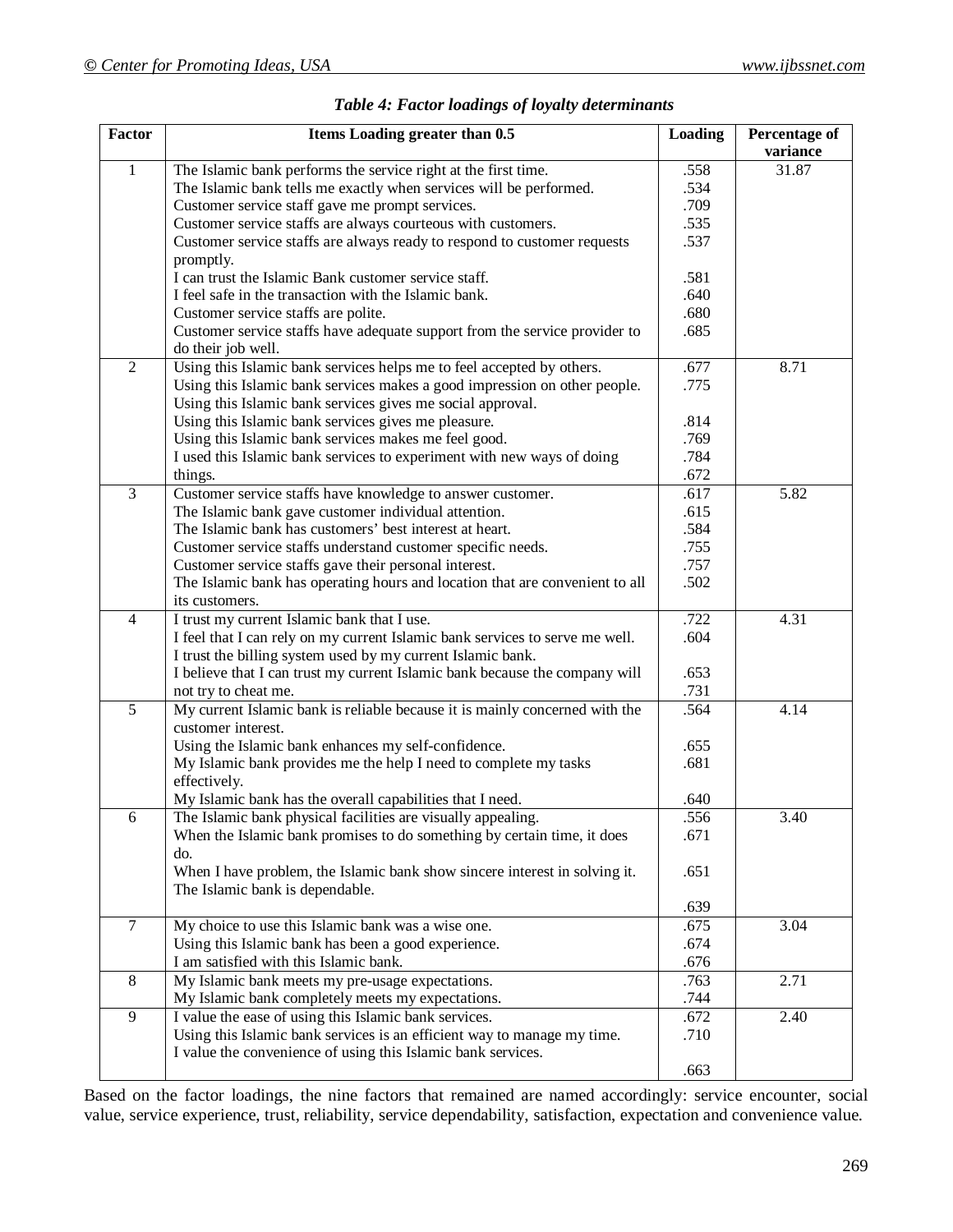# *4.3. Reliability Test*

The reliability of the instrument used in this study was tested using Cronbach's alpha. For the purpose of this study, a minimum reliability of 0.50 was set as suggested by Hair et. al (2002). Table 5 represents the result of the reliability test for each of the factors. As shown, the Cronbach alphas of the measures were all comfortably above the lower limit of acceptability that is  $\alpha$  > .50. Hence, all the measures were highly reliable.

| No. | <b>Variables</b>      | No. of items | Cronbach alpha |
|-----|-----------------------|--------------|----------------|
|     | Service encounter     |              | 0.882          |
| 2   | Social value          | 6            | 0.895          |
| 3   | Service experience    | 6            | 0.851          |
|     | Trust                 |              | 0.853          |
| 5   | Reliability           |              | 0.865          |
| 6   | Service dependability |              | 0.764          |
|     | Satisfaction          | 3            | 0.780          |
| 8   | Expectation           | 2            | 0.769          |
| 9   | Convenience value     | 3            | 0.791          |

*Table 5: Reliability coefficients for the variables* 

# *4.4. Re-statement of Hypotheses*

In light of the results of the factor analysis, some amendments have to be made to the statement of hypotheses stated earlier. The proposed framework of this study is demonstrated as in Figure 1. The hypothesis for this study is that there are relationships between each of the dimensions and customer loyalty.



*Figure 1: The framework of this study*

# *4.5. Hypothesis Testing*

In order to answer the third research objective, that addresses the relationship between the various factors and customer loyalty, regression analyses were conducted. The interpretation of the regression analysis is based on the standardised coefficient beta (β) and R² which provides evidence whether to support or not to support the hypotheses stated above. Regression analyses were conducted to test the hypotheses 1 to 9. In this analysis, all the factors is treated as the independent variable, whereas customer loyalty as the dependent variables. Table (6) and Table (7) show the relationship between dependent and independent variables.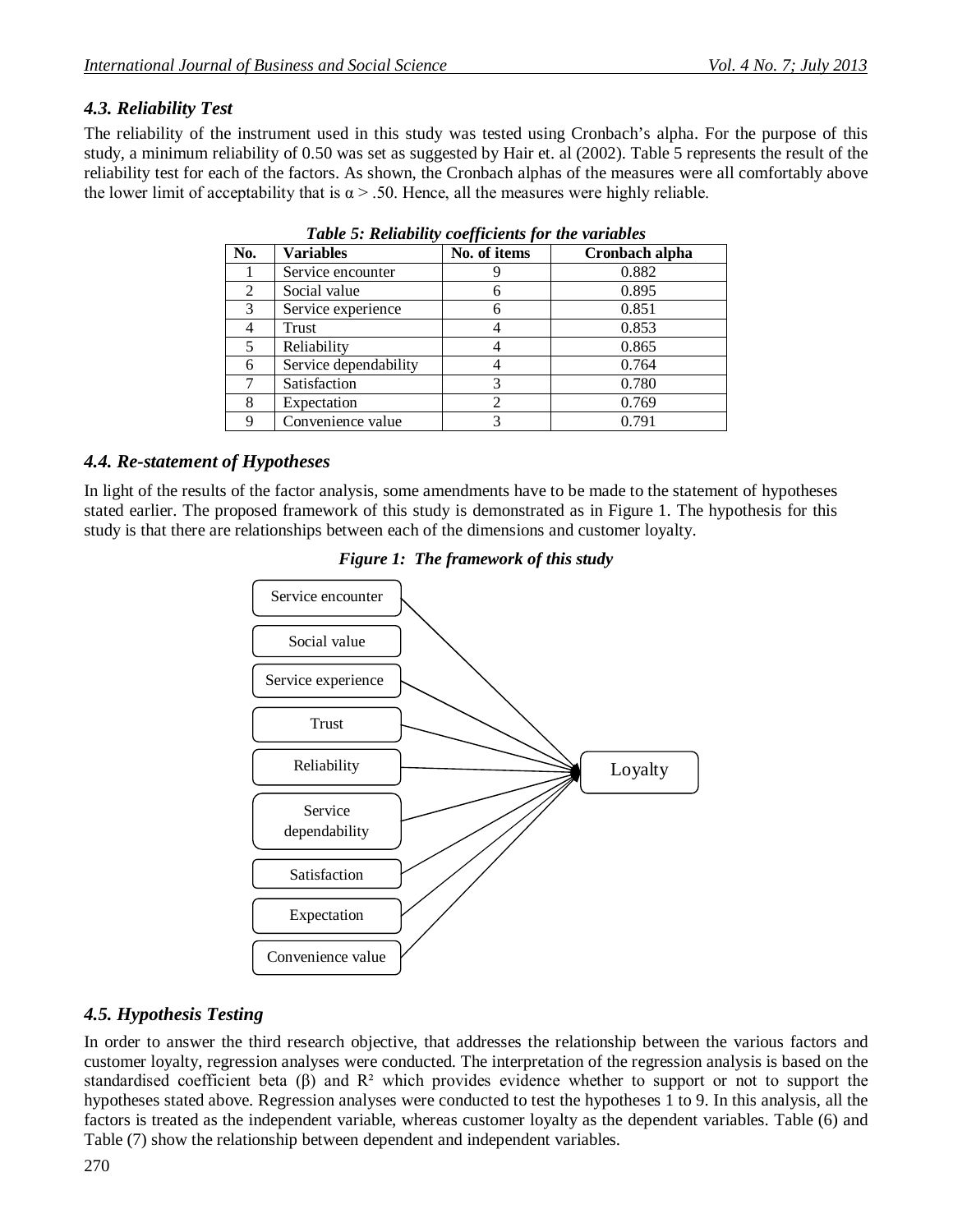|       |                     |                 |          |                                | <b>Change Statistics</b>                                         |        |    |     |                       |                    |
|-------|---------------------|-----------------|----------|--------------------------------|------------------------------------------------------------------|--------|----|-----|-----------------------|--------------------|
| Model | $\overline{R}$      | R Square Square | Adjusted | RStd. Error of<br>the Estimate | $\vert$ R Square Change $\vert$ F Change $\vert$ df1 $\vert$ df2 |        |    |     | Sig.<br><b>Change</b> | FDurbin-<br>Watson |
|       | $.702$ <sup>a</sup> | .493            | .453     | .53610                         | .493                                                             | 12.308 | lQ | 114 | .000.                 | 2.181              |

| Table 6: Model summary |
|------------------------|
|                        |

*a. Predictors:* (Constant), Convenience value, Service dependability, Expectation, Trust, Service experience, Social value, Satisfaction, Reliability, Service encounter

*b. Dependent Variable:* Loyalty

Table 6 shows that the model is significant ( $F = 12.308$ ) (Sig.  $F = 0.000$ ). The model explained 45.3 % of the variation in customer loyalty (Adjusted  $\mathbb{R}^2$ : 0.453). Table 7 presents the results of the statistical tests of the hypotheses to address the third research objective.

|   |                       | Unstandardized<br>Coefficients |            | Standardized<br>Coefficients |          |      | Correlations   |             |               | Collinearity<br><b>Statistics</b> |            |
|---|-----------------------|--------------------------------|------------|------------------------------|----------|------|----------------|-------------|---------------|-----------------------------------|------------|
|   | Model                 | B                              | Std. Error | Beta                         |          | Sig. | Zero-<br>order | Parti<br>al | Part          | Tolera<br>nce                     | <b>VIF</b> |
| 1 | (Constant)            | .292                           | 423        |                              | $-.691$  | .491 |                |             |               |                                   |            |
|   | Service encounter     | .051                           | .142       | .038                         | .362     | .718 | .402           |             | .034 .024     | .403                              | 2.481      |
|   | Social value          | 173                            | .102       | .156                         | 1.698    | .092 | .466           |             | $.157$ $.113$ | .530                              | 1.887      |
|   | Service experience    | 194                            | .117       | .167                         | 1.658    | .100 | .453           |             | .153 .111     | .436                              | 2.291      |
|   | Trust                 | 305                            | .106       | .286                         | 2.880    | .005 | 583            |             | 260.192       | .450                              | 2.224      |
|   | Reliability           | .016                           | .118       | $-0.013$                     | $-132$   | .895 | 504            | .012        | $-.009$       | .431                              | 2.320      |
|   | Service dependability | $-202$                         | .107       | -.168                        | $-1.892$ | .061 | .270           | .175        | $-126$        | 562                               | 1.779      |
|   | Satisfaction          | 178                            | .097       | .163                         | 1.822    | .071 | .519           |             | 168.122       | .554                              | 1.805      |
|   | Expectation           | 141                            | .086       | .128                         | 1.630    | .106 | .427           |             | .151 .109     | .726                              | 1.378      |
|   | Convenience value     | 182                            | .102       | .157                         | 1.796    | .075 | .479           |             | 166.120       | .584                              | 1.712      |

*Table 7: Multiple regression results coefficients*

*a. Dependent Variable: Loyalty*

The above table suggests that only one variable i.e. trust have significant influence on customer loyalty. (Beta =0.286,  $p \le 0.05$ ). The evidence shows that trust positively influences customer loyalty. Therefore, only hypothesis 4 is supported and the rest is rejected.

### *5. Conclusion*

This study attempted to determine the level of satisfaction and loyalty among the Islamic banking customers. In addition, it also investigates the relationship between satisfaction, trust, perceived value and service quality with customer loyalty. Descriptive statistics showed that in general, respondents displayed positive level of satisfaction and loyalty. The results of the multiple regression show that only one factor is directly associated with customer loyalty i.e. trust. Trust has significant positive influence on customer loyalty. Managers of Islamic banks have to demonstrate the importance of customers by building trust to enhance customer loyalty. The results gives indications for marketing strategies directed to building trust to the Islamic banks or to attracting new customers that may be loyal.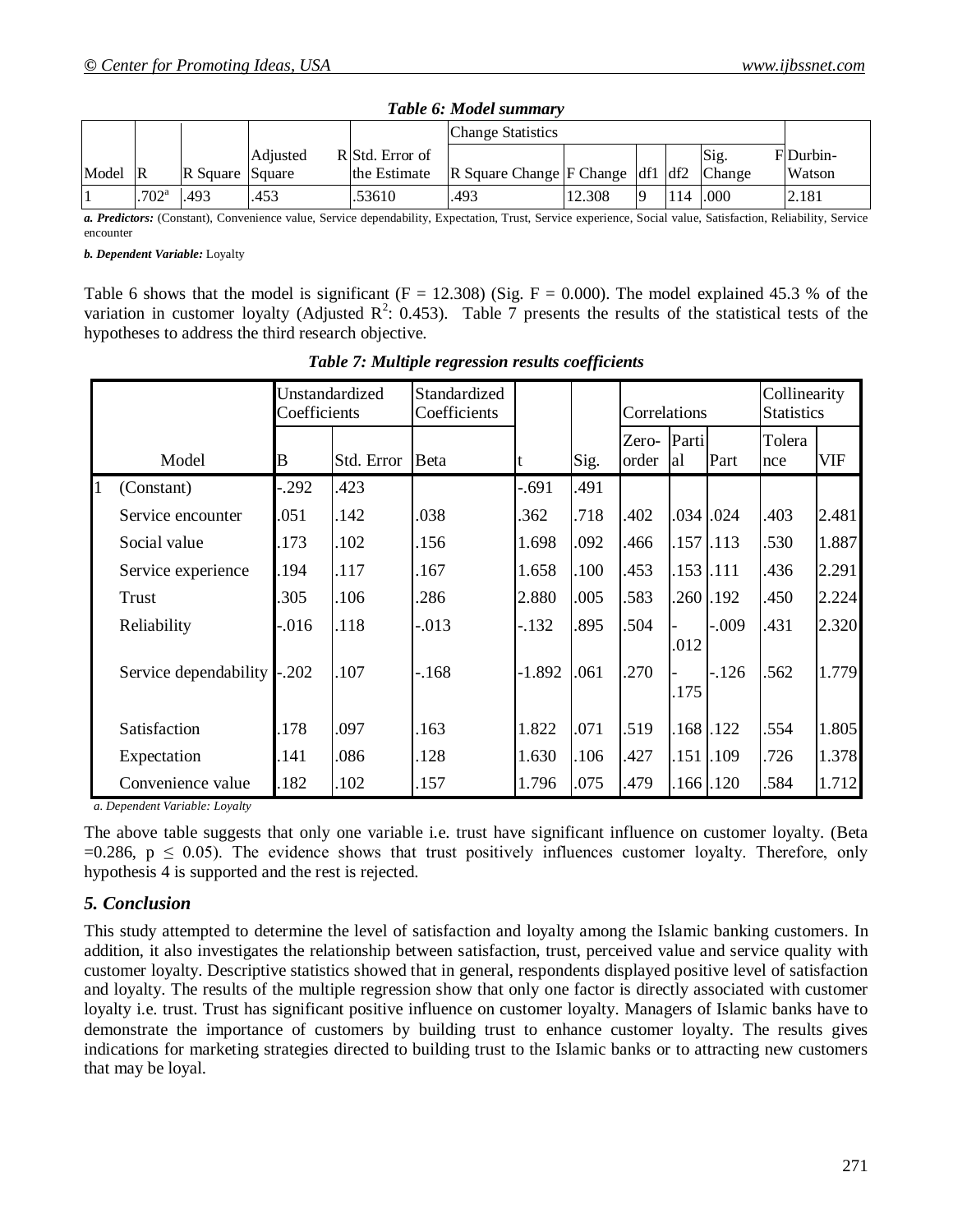#### *References*

- Abdul Qawi, O. and O. Lynn. (2001). Adopting and measuring customer Service Quality (SQ) in Islamic Banks: A case study in Kuwait Finance House. *International Journal Islamic Finance Service*, 3: 1-26.
- Ahasanul Haque, Jamil Osman and Ahmad Zaki Hj Ismail. (2009). *American Journal of Applied Sciences*, 6(5): 922-928.
- Akbar, S., Som, A.P.M, Wadood,F. and Alzaidiyeen, N.J. (2010). Revitalization of service quality to gain customer satisfaction and loyalty. *International Journal of Business and Management*, 5(6): 113-122.
- Anderson, R.E. and Srinivasan, S.S. (2003). E-satisfaction and e-loyalty: A contingency framework. *Psychology & Marketing*, 20(2): 123-38.
- Atalik O. and Arslan M. (2009). A study to determine the effects of customer value on customer loyalty in airline companies operating: Case of Turkish Air Travelers. *International Journal of Business and Management*, 4(6): 154-162.
- Byrne, B.M. (2010). *Structural Equation Modeling with AMOS*. Second edition. Taylor & Francis Group.
- Beerli,A., Martin J.D. and Quintana A. ( 2004). A model of customer loyalty in the retail banking market. *European Journal of Marketing,* 38(1/2): 253-275.
- Bharati, P, and Berg, D. (2005). Service quality from the other side: Information systems management at Duquesne light. *International Journal of Information Management*, 25(4):367–380.
- Blodgett, J.G. and Anderson, R.D. (2000). A Bayesian network model of the consumer complaint process. *Journal of Service Research*, 2(4): 321-38.
- Bloemer, José M. M. and Kasper, Hans D. P. (1995). The complex relationship between consumer satisfaction and brand loyalty. *Journal of Economic Psychology*, 16: 311-329.
- Caruana, A. (2002). Service loyalty: The effects of service quality and the mediating role of customer satisfaction. *European Journal of Marketing,* 36(7/8): 811-828.
- Chen, Z. and Dubinsky, A.J. (2003). A conceptual model of perceived customer value in e-commerce: A preliminary investigation. *Psychology & Marketing*, 20(4): 323-47.
- Chi, C.G.Q. and Qu. H (2008). Examining the structural relationships of destination image, tourist satisfaction and destination loyalty: An integrated approach. *Tourism Management*. 29: 624–636.
- Consuegra, D., Molina, A., and Esteban, À. (2007). An integrated model of price, satisfaction and loyalty: An empirical analysis in service sector. *Journal of Product and Brand management*, 16(7): 459-468.
- Dimitriades, Z. S. (2006). Customer satisfaction, loyalty and commitment in service organisations some evidence from Greece. *Management Research News*, 29(12): 782-800.
- Edvardsson, B., Johnson, M. D., Gustafsson, A., and Strandvik, T. (2000). The effects of satisfaction and loyalty on profits and growth: Products versus services. *Total Quality Management*, 11: S917–S927.
- Fecikova, I. (2004). An index method for measurement of customer satisfaction. *The TQM Magazine*, 16(1): 57-66.
- Hair, J.F., Black, W.C., Babin, B.J., and Anderson, R.E. (2010). *Multivariate Data Analysis*. Seventh Edition. Prentice Hall, Upper Saddle River, New Jersey.
- Han, X., Kwortnik Jr.R, and Wang, C. (2008) Service loyalty: An integrative model and examination across service contexts. *Journal of Service Research,* 11: 22-42
- Hellier, P.K., Geursen, G.M., Carr, R.A. and Rickard, J.A. (2003). Customer repurchase intention: A general structural equation model. *European Journal of Marketing*, 37(11/12): 1762-800.
- Henry, C. M. and Wilson, R. (2004). *The Politics of Islamic Finance*, Edinburgh University Press. Edinburgh.
- Hoq, M.Z. and Amin, M, (2010). The role of customer satisfaction to enhance customer loyalty. *African Journal of Business Management,* 4(12): 2385-2392
- Ismail, I., Haron, H., Ibrahim, D.N. and Isa,S.M. (2006). Service quality, client satisfaction and loyalty towards audit firms: Perceptions of Malaysian public listed companies. *Managerial Auditing Journal,* 21(7): 738 – 756
- Jones, M.A., Mothersbaugh and D.L., Beatty, S.E. (2002). Why customers stay: measuring the underlying dimensions of services switching costs and managing their differential strategic outcomes. *Journal of Business Research*, 55(6): 441-50.
- Kassim, N. M., and Abdulla, A. K. M. A. (2006). The influence of attraction on internet banking: an extension to the trustrelationship commitment model. *International Journal of Bank Marketing*, 24(6), 424-442.
- Kassim, N. M., and Abdullah, N. A. (2008). Customer loyalty in e-commerce settings: An empirical study. *Electronic Markets*, 18(3): 275–290.
- Kemp, A. H. (2005). Getting what you paid for: Quality of service and wireless connection to the Internet. *International Journal of Information Management*, 25(2): 107–115.
- Kuo, Y., Wu, C. and Deng, W. (2009). The relationships among service quality, perceived value, customer satisfaction and post-purchase intention in mobile value-added services. *Computers in Human Behavior*, 25: 887-896